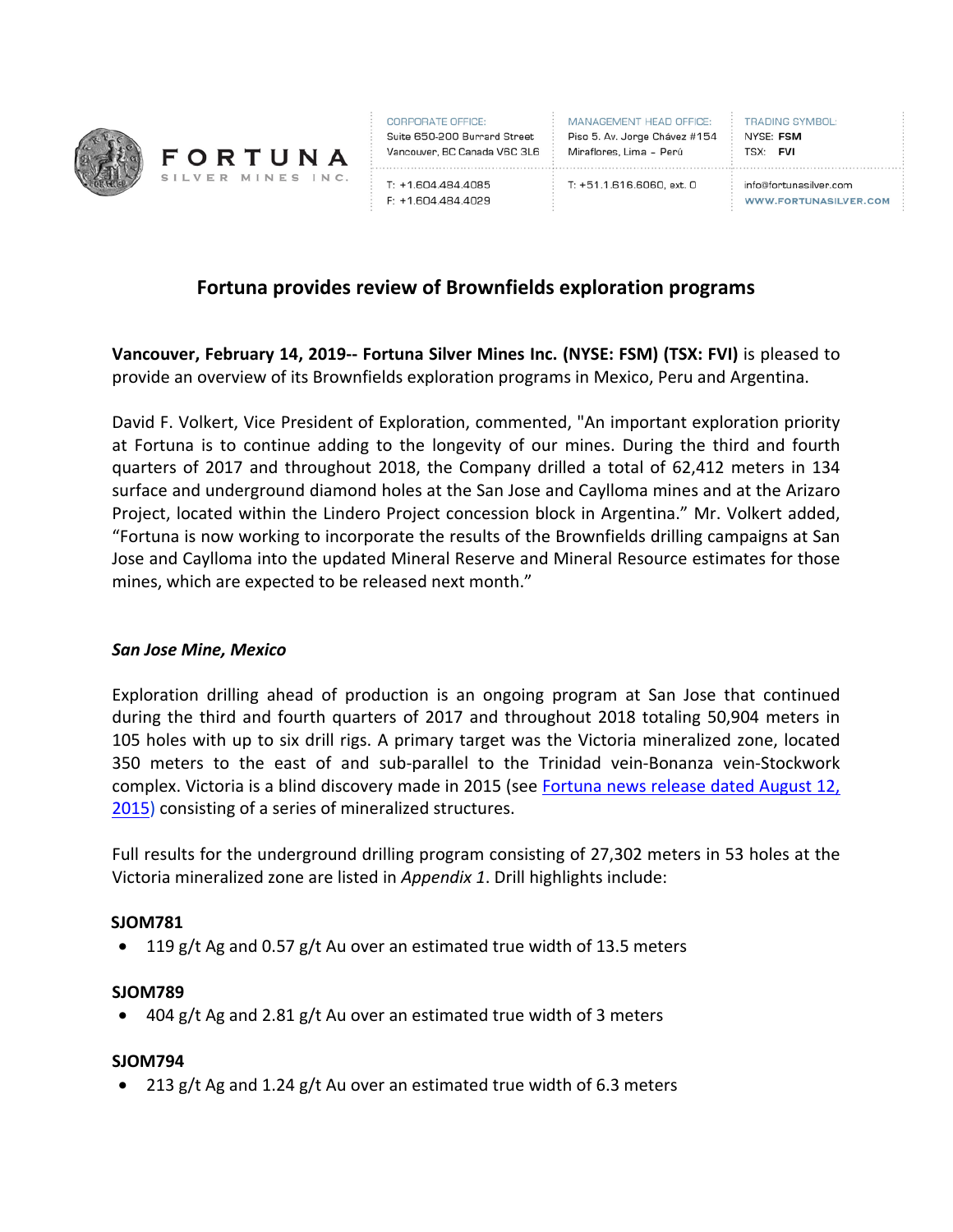### **SJOM830**

• 273 g/t Ag and 2.10 g/t Au over an estimated true width of 5.3 meters

# **SJOM833**

• 217 g/t Ag and 1.72 g/t Au over an estimated true width of 7.8 meters

A longitudinal section showing the location of the drill holes is available at the following link: [https://fortunasilver.com/site/assets/files/4545/2019-02-dhi-victoria-ms-ls-lw.jpg.](https://fortunasilver.com/site/assets/files/4545/2019-02-dhi-victoria-ms-ls-lw.jpg)

See *Appendix 4* for full details of the additional San Jose drill holes completed during the third and fourth quarters of 2017 and 2018.

Following the successful exploration results for 2018, the Company has allocated US\$4.5 million to continued Brownfields exploration at San Jose in 2019, including an estimated 11,500 meters of surface and underground diamond drilling and 450 meters of underground development for exploration drilling (see [Fortuna news release dated January 17, 2019\)](https://fortunasilver.com/site/assets/files/4508/adnet_fortuna_reports_2018_full_year_production_of_12.pdf).

## *Caylloma Mine, Peru*

Exploration drilling at Caylloma continued throughout the fourth quarter of 2017 and throughout 2018 totaling 9,330 meters in 17 surface diamond drill holes. Further to previously reported successful step-out drilling results at the Animas NE silver-polymetallic vein (see Fortuna news releases dated [May 18, 2017](https://fortunasilver.com/site/assets/files/4070/2017-05-18-nr-fvi.pdf) and [October 11, 2017\)](https://fortunasilver.com/site/assets/files/4106/adnet_fortuna_provides_brownfields_and_greenfields_exp.pdf), drilling continues to intersect mineralized shoots ranging in size from 100 meters by 200 meters to 300 meters by 500 meters along strike to the northeast and at depth along the Animas NE vein. Step-out drilling is systematically completed outside of the present limit of the current Mineral Resource shell with drill holes spaced approximately 50 meters to 100 meters apart.

Full results for the Animas NE vein drilling program are listed in *Appendix 2*. Drill highlights include:

#### **ANIS052517**

• 54 g/t Ag, 4.15 % Pb and 7.95 % Zn over an estimated true width of 7.2 meters

#### **ANIS053817**

• 25 g/t Ag, 2.37 % Pb and 4.04 % Zn over an estimated true width of 6.8 meters

#### **ANIS062718**

• 158 g/t Ag, 13.6 % Pb and 10.5 % Zn over an estimated true width of 3.7 meters

#### **ANIS063318**

• 87 g/t Ag, 2.51 % Pb and 2.19 % Zn over an estimated true width of 7.0 meters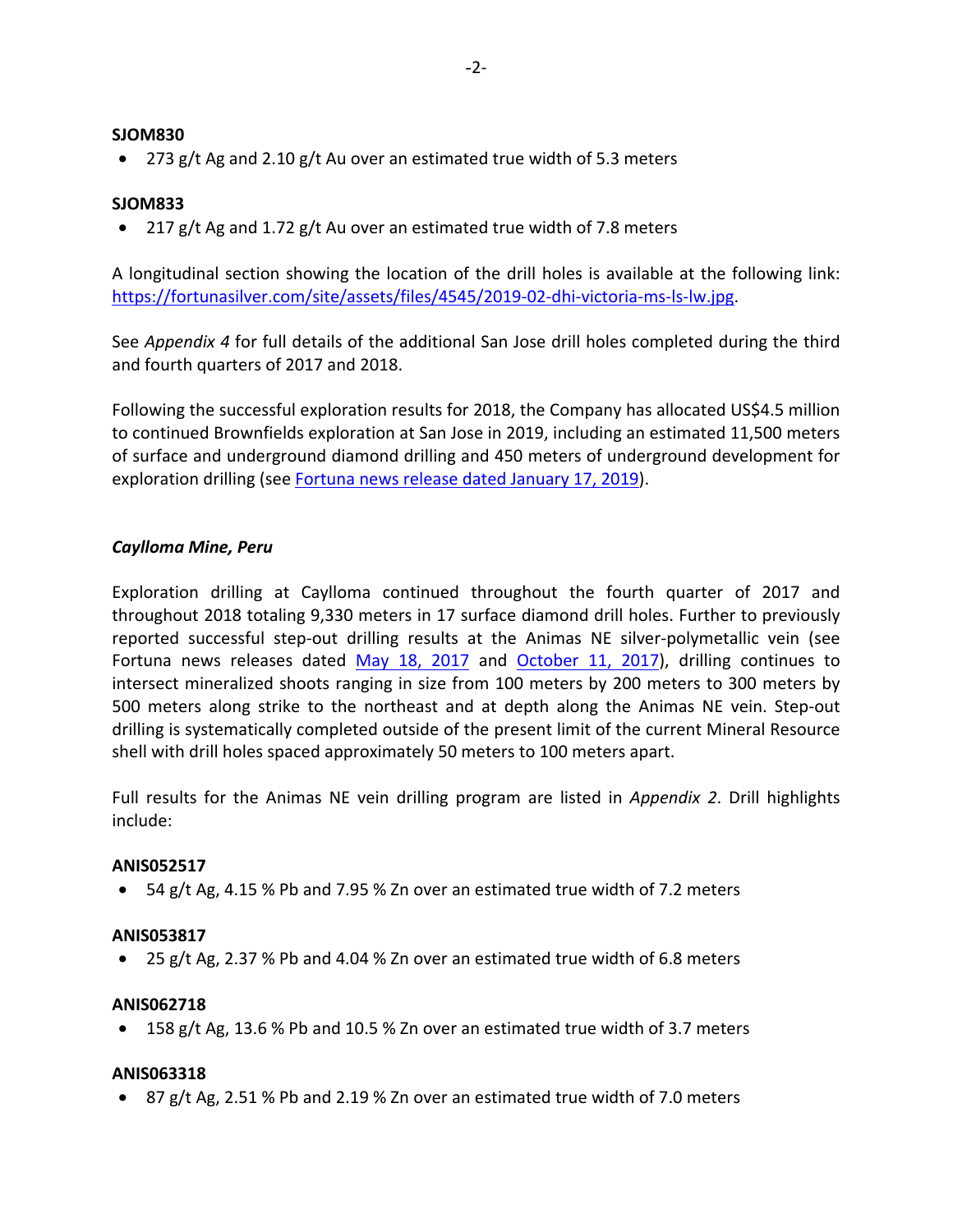## **ANIS063418**

• 49 g/t Ag, 2.01 % Pb and 6.04 % Zn over an estimated true width of 3.5 meters

A longitudinal section showing the location of the step-out drill holes is available at the following link: [https://fortunasilver.com/site/assets/files/4544/2019-02-08-ls-animas-ne](https://fortunasilver.com/site/assets/files/4544/2019-02-08-ls-animas-ne-vein.jpg)[vein.jpg.](https://fortunasilver.com/site/assets/files/4544/2019-02-08-ls-animas-ne-vein.jpg)

The Company has allocated US\$0.8 million to the continued Brownfields exploration program at Caylloma in 2019, which includes surface mapping and sampling of additional silver-base metal mineralized veins throughout the 36,000-hectare claim block (see [Fortuna news release dated](https://fortunasilver.com/site/assets/files/4508/adnet_fortuna_reports_2018_full_year_production_of_12.pdf)  [January 17, 2019\)](https://fortunasilver.com/site/assets/files/4508/adnet_fortuna_reports_2018_full_year_production_of_12.pdf).

## *Arizaro Gold-Copper Project, Lindero Camp, Argentina*

The Arizaro Project is located within the Lindero mining concession, 3.2 kilometers southeast of the Lindero Project. While Arizaro is not included in the current Lindero mine plan it represents upside opportunity for Lindero if a satellite operation can be developed. Previous owners completed a total of 8,854 meters of drilling in 29 diamond drill holes over four campaigns carried out in 2002 and 2010-2013 and a historical resource estimation<sup>1</sup> prepared in accordance with NI 43-101.

1. *The historical resource estimate is included in a technical report entitled "Technical Report on the Arizaro Gold-Copper Deposit and Lindero Heap Leach Operation, Salta Province, Argentina" dated July 24, 2013 with an effective date of July 1, 2013 which was prepared for Goldrock Mines Corporation by Mine Development Associates and Kappes, Cassiday & Associates (the "Goldrock Report"), before the Company acquired the Lindero project.*

*The historical estimate includes Indicated and Inferred Mineral Resources relating to the Arizaro deposit. The historical estimate was based upon assumptions contained in the Goldrock Report and uses categories as set out in National Instrument 43-101. There has been no further Mineral Resource estimates conducted at Arizaro since July 1, 2013.*

*Additional drilling was conducted at Arizaro in 2018 to improve the understanding of the geologic controls on mineralization and to verify assumptions used in the estimation of the historical estimate. There can be no assurance that the historical estimate will be updated.*

*The Company has not verified as a current Mineral Resource or Mineral Reserve the historical estimate contained in the Goldrock Report, which was prepared before the Company acquired an interest in the property that contains the mineralization.*

*Recent independent verification of the data has not been performed. A qualified person has not done sufficient work to classify the historical estimate contained in the Goldrock*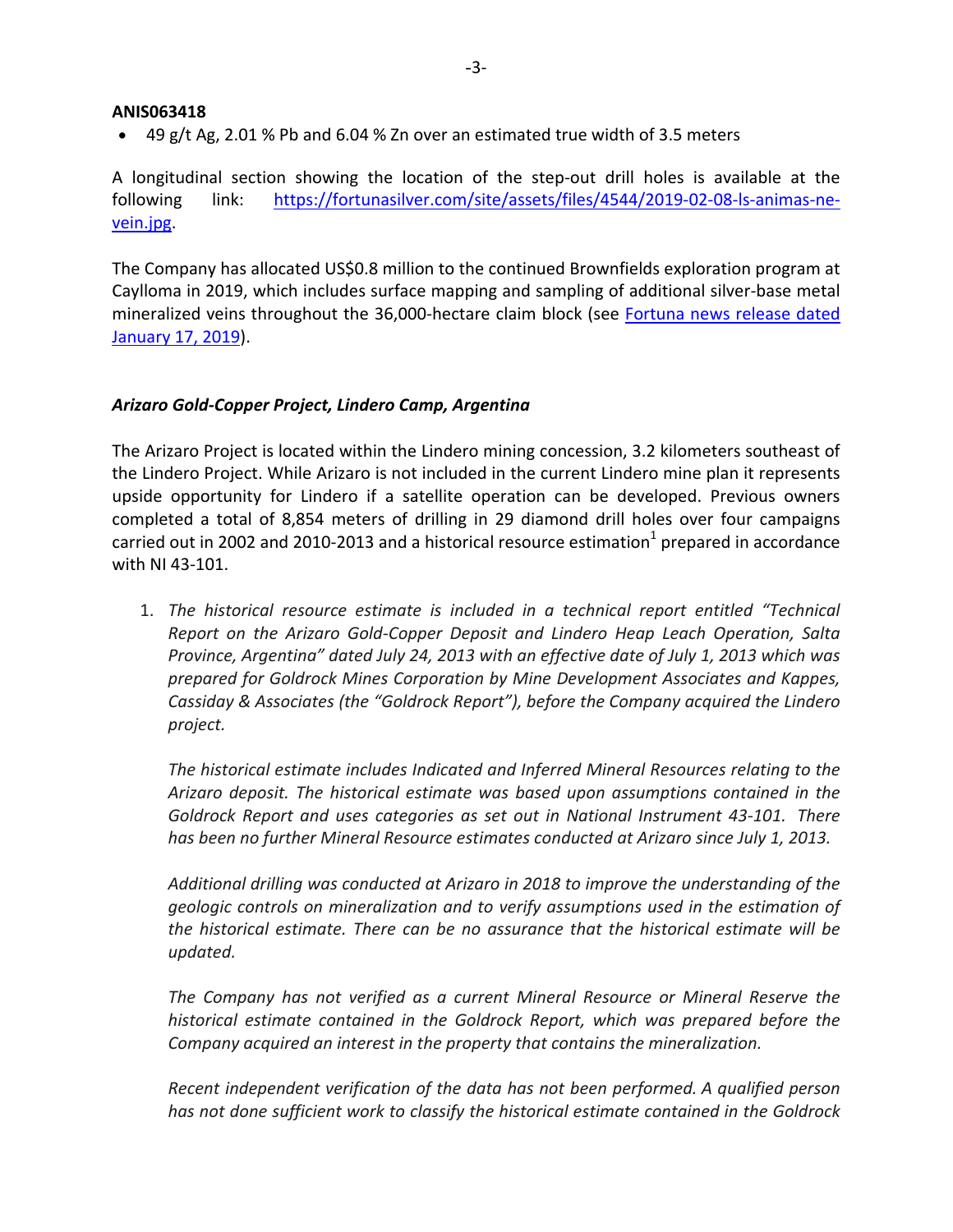*Report as current Mineral Resources or Mineral Reserves. The Company is not treating the historical estimate as current Mineral Resources or Mineral Reserves and the historical estimate referred to in the Goldrock Report should not be relied upon.*

During 2018 Fortuna completed a surface core drill program of 2,178 meters in 12 holes to vertical depths of less than 200 meters aimed at identifying near surface porphyry-style goldcopper mineralization hosted in magnetite and biotite-rich breccia zones and in associated stockwork veins.

Full results for the Arizaro drill program are listed in *Appendix 3*. Drill highlights include:

# **ARD32**

• 0.61 g/t Au and 0.14 % Cu over 78 meters

# **ARD38**

• 0.67 g/t Au and 0.16 % Cu over 52 meters

# **ARD41**

• 0.70 g/t Au and 0.29 % Cu over 82 meters

Drill hole ARD41 is located approximately 350 meters west of previous drilling and represents a new zone that requires additional exploration.

A map showing the location of the drill holes is available at the following link: [https://fortunasilver.com/site/assets/files/4546/2019-02-arizaro-project.jpg.](https://fortunasilver.com/site/assets/files/4546/2019-02-arizaro-project.jpg)

# *Quality Assurance & Quality Control (QA-QC)*

Following detailed geological and geotechnical logging, drill core samples are split on-site by diamond sawing. One half of the core is submitted to the ALS Global Laboratory in Lima, Peru, for samples from the Caylloma Mine, the ALS Global Laboratory in Guadalajara, Mexico, for samples from the San Jose Mine or the ALS Global Laboratory in Mendoza, Argentina, for samples from the Arizaro Project. The remaining half core is retained on-site for verification and reference purposes. Following preparation, the samples are assayed for gold and silver by standard fire assay methods and for silver and base metals by Inductively Coupled Plasma and atomic absorption methods utilizing aqua regia digestion at the ALS Global Laboratory in Lima, Peru, for samples from the Caylloma Mina and Arizaro Project and at the ALS Global Laboratory in Vancouver, BC, Canada, for samples from the San Jose Mine. The QA-QC program includes the blind insertion of certified reference standards and assay blanks at a frequency of approximately 1 per 20 normal samples as well as the inclusion of duplicate samples for verification of sampling and assay precision levels.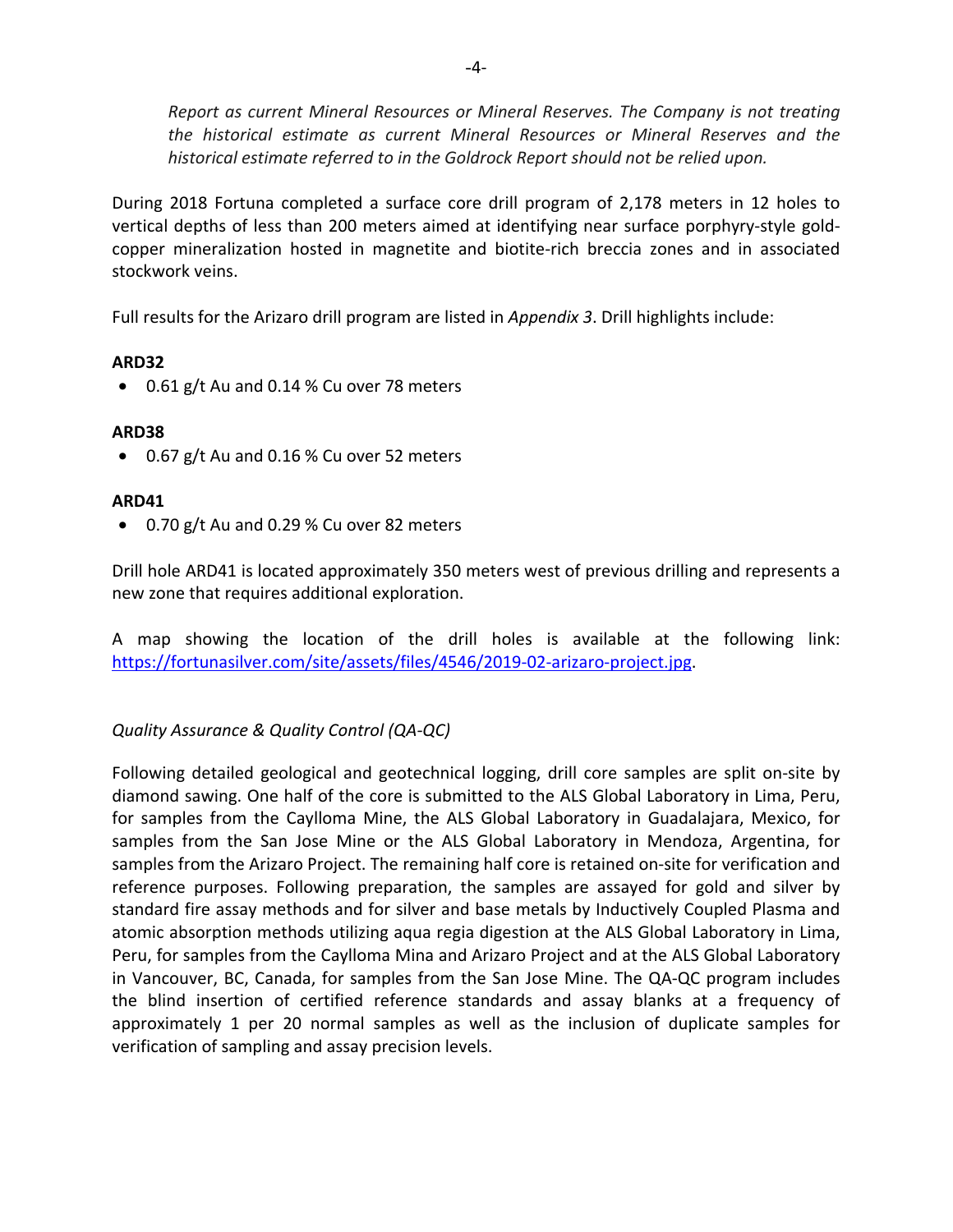# *Qualified Person*

David F. Volkert, Vice President of Exploration for Fortuna Silver Mines Inc., is a Qualified Person as defined by National Instrument 43-101 being a member of the American Institute of Professional Geologists (CPG #10759) and the Association of Professional Engineers and Geoscientists of British Columbia (P. Geo. #191936). Mr. Volkert has reviewed and approved the scientific and technical information contained in this news release. Mr. Volkert has verified the data disclosed, and the sampling, analytical and test data underlying the information or opinions contained herein by completing on-site visits to each mine and project, reviewing geochemical and geological databases and reviewing diamond drill core. There were no limitations to the verification process.

## **About Fortuna Silver Mines Inc.**

Fortuna is a growth oriented, precious metals producer focused on mining opportunities in Latin America. Our primary assets are the Caylloma silver Mine in southern Peru, the San Jose silver-gold Mine in Mexico and the Lindero gold Project, currently under construction, in Argentina. The company is selectively pursuing acquisition opportunities throughout the Americas and in select other areas. For more information, please visit our website at [www.fortunasilver.com.](http://www.fortunasilver.com/)

ON BEHALF OF THE BOARD

Jorge A. Ganoza President, CEO and Director Fortuna Silver Mines Inc.

Trading symbols: NYSE: FSM | TSX: FVI

Investor Relations: Carlos Baca- T (Peru): +51.1.616.6060, ext. 0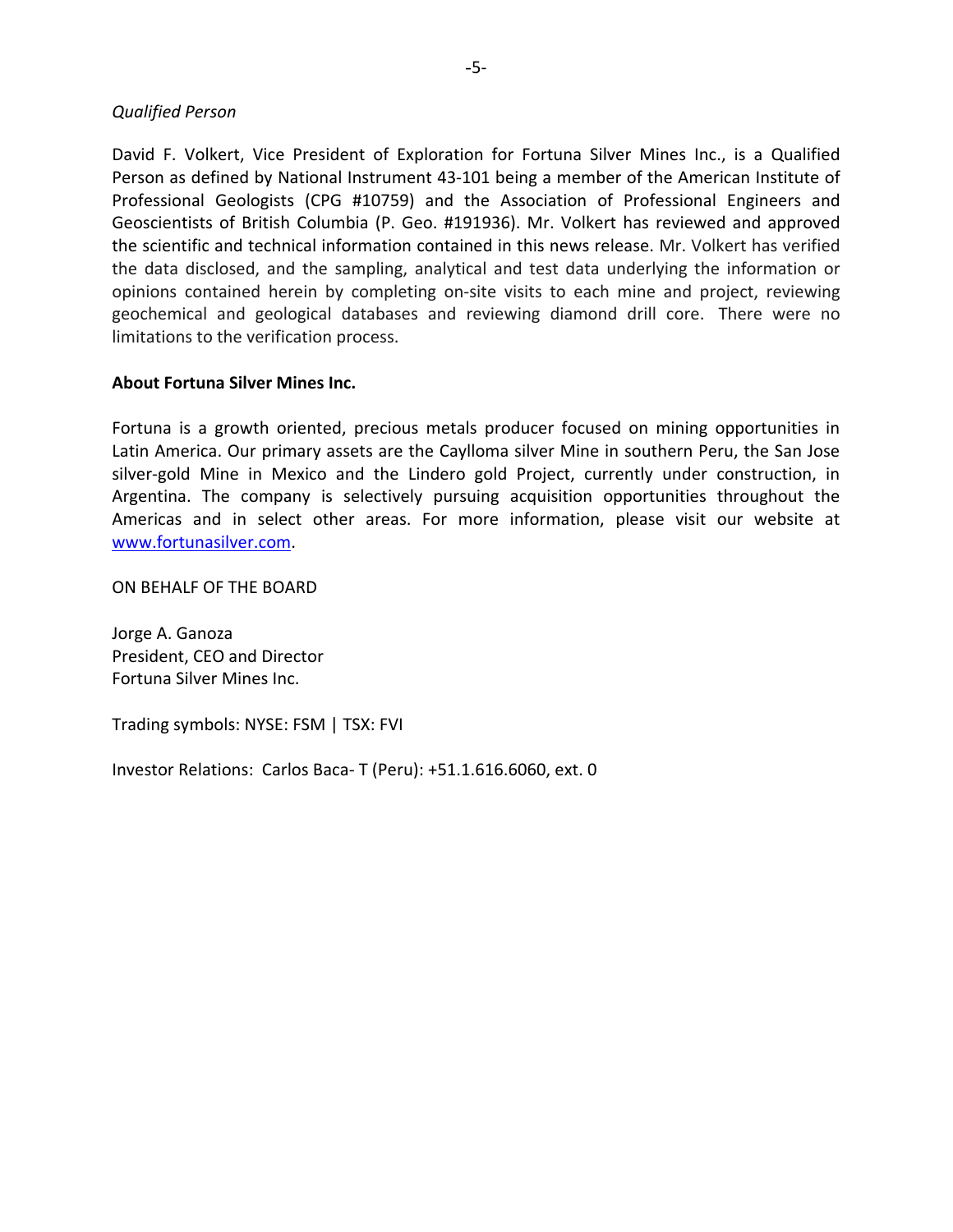**APPENDIX 1.** Victoria mineralized zone, San Jose Mine Q3 2017, Q4 2017 and 2018 drill results

|                   |                |                 | <b>Azimuth</b> | <b>Dip</b> | From   | To               | <b>Interval</b> | ETW <sup>1</sup> | Ag    | Au    |
|-------------------|----------------|-----------------|----------------|------------|--------|------------------|-----------------|------------------|-------|-------|
| <b>Drill Hole</b> | <b>Easting</b> | <b>Northing</b> | (°)            | (°)        | (m)    | (m)              | (m)             | (m)              | (g/t) | (g/t) |
| SJOM-649          | 745018         | 1848185         | 85             | $-37$      | 258.70 | 262.50           | 3.80            | 1.7              | 51    | 0.37  |
| and               |                |                 |                |            | 350.00 | 352.65           | 2.65            | 1.2              | 91    | 0.63  |
| and               |                |                 |                |            | 363.00 | 367.00           | 4.00            | 1.8              | 196   | 1.21  |
| and               |                |                 |                |            | 373.50 | 376.50           | 3.00            | 1.4              | 473   | 2.71  |
| and               |                |                 |                |            | 383.00 | 390.40           | 7.40            | 3.6              | 281   | 1.24  |
| and               |                |                 |                |            | 409.50 | 414.30           | 4.80            | 2.2              | 230   | 1.45  |
| SJOM-665          | 745018         | 1848184         | 98             | $-30$      | 290.70 | 294.15           | 3.45            | 1.5              | 146   | 0.99  |
| and               |                |                 |                |            | 447.75 | 451.00           | 3.25            | 1.4              | 98    | 0.74  |
| SJOM-670          | 745018         | 1848184         | 98             | $-36$      | 327.05 | 332.80           | 5.75            | 2.1              | 88    | 0.70  |
| and               |                |                 |                |            | 401.45 | 404.95           | 3.50            | 1.3              | 107   | 0.70  |
| and               |                |                 |                |            | 408.80 | 414.85           | 6.05            | 2.2              | 67    | 0.61  |
| and               |                |                 |                |            | 417.60 | 424.70           | 7.10            | 2.5              | 110   | 0.90  |
| SJOM-675          | 745018         | 1848184         | 87             | -41        | 287.00 | 290.75           | 3.75            | 1.9              | 342   | 2.26  |
| SJOM-676          | 745034         | 1847802         | 107            | $-7$       | 381.40 | 388.40           | 7.00            | 4.5              | 356   | 3.53  |
| and               |                |                 |                |            | 400.95 | 402.40           | 1.45            | 1.0              | 87    | 0.66  |
| SJOM-681A         | 745018         | 1848184         | 87             | $-30$      | 280.80 | 283.55           | 2.75            | 1.8              | 88    | 0.88  |
| and               |                |                 |                |            | 370.10 | 371.35           | 1.25            | 1.1              | 76    | 0.49  |
| SJOM-684          | 745018         | 1848184         | 73             | $-38$      | 189.80 | 202.25           | 12.45           | 8.0              | 695   | 3.96  |
| and               |                |                 |                |            | 302.80 | 305.50           | 2.70            | 1.3              | 114   | 0.57  |
| SJOM-686          | 745018         | 1848184         | 73             | -42        | 211.30 | 221.30           | 10.00           | 4.2              | 213   | 1.37  |
| SJOM-688          | 745018         | 1848184         | 73             | -46        |        | NSI <sup>2</sup> |                 |                  |       |       |
| SJOM-689          | 745034         | 1848757         | 273            | -64        |        | NSI <sup>2</sup> |                 |                  |       |       |
| SJOM-694A         | 745019         | 1848185         | 72             | -24        | 194.85 | 196.65           | 1.80            | 1.1              | 84    | 0.81  |
| SJOM-695          | 745034         | 1847802         | 99             | -9         | 322.80 | 324.35           | 1.55            | 1.1              | 191   | 0.28  |
| SJOM-696          | 745034         | 1848757         | 272            | $-72$      |        | NSI <sup>2</sup> |                 |                  |       |       |
| SJOM-698          | 745023         | 1848004         | 77             | $-37$      | 424.50 | 428.15           | 3.65            | 1.8              | 127   | 1.25  |
| and               |                |                 |                |            | 439.95 | 449.60           | 9.65            | 5.2              | 363   | 3.21  |
| and               |                |                 |                |            | 452.35 | 457.80           | 5.45            | 2.9              | 90    | 0.89  |
| SJOM-700          | 745033         | 1848757         | 291            | $-59$      |        | NSI <sup>2</sup> |                 |                  |       |       |
| SJOM-702          | 745034         | 1847802         | 98             | $-1$       |        | NSI <sup>2</sup> |                 |                  |       |       |
| SJOM-703          | 745033         | 1848757         | 273            | -48        |        | NSI <sup>2</sup> |                 |                  |       |       |
| SJOM-704          | 745023         | 1848004         | 78             | -9         | 256.25 | 257.75           | 1.50            | 1.3              | 114   | 0.68  |
| and               |                |                 |                |            | 261.05 | 261.95           | 0.90            | 0.8              | 272   | 2.47  |
| SJOM-710          | 745023         | 1848004         | 89             | $-36$      | 439.35 | 442.00           | 2.65            | 2.4              | 62    | 0.53  |
| and               |                |                 |                |            | 445.50 | 456.85           | 11.35           | 10.3             | 275   | 1.59  |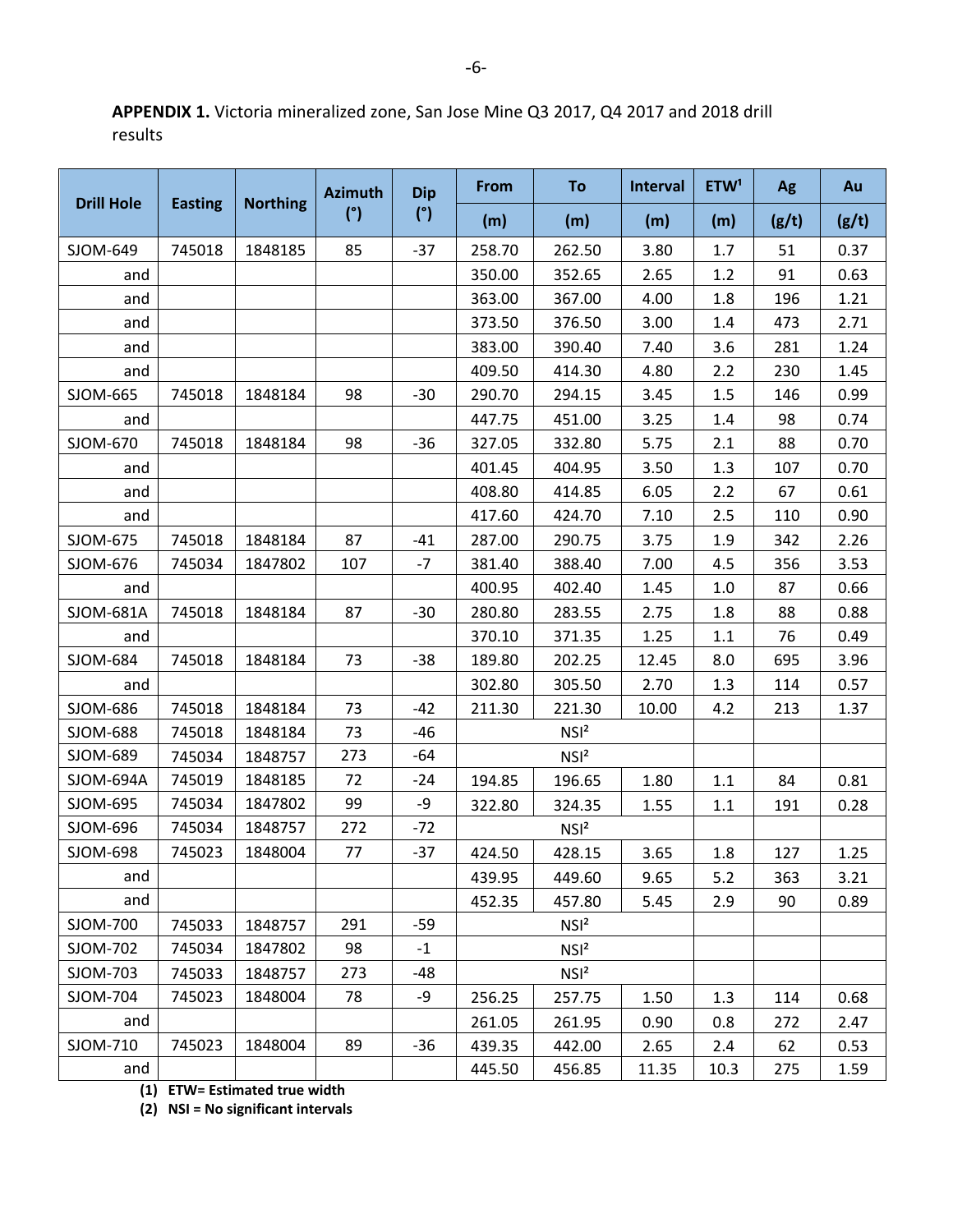**APPENDIX 1.** (Continued) Victoria mineralized zone, San Jose Mine Q3 2017, Q4 2017 and 2018 drill results

| <b>Drill Hole</b> |                |                 | <b>Azimuth</b> | <b>Dip</b> | <b>From</b>      | To               | Interval | ETW <sup>1</sup> | Ag    | Au    |
|-------------------|----------------|-----------------|----------------|------------|------------------|------------------|----------|------------------|-------|-------|
|                   | <b>Easting</b> | <b>Northing</b> | (°)            | (°)        | (m)              | (m)              | (m)      | (m)              | (g/t) | (g/t) |
| SJOM-711          | 745033         | 1847801         | 112            | $-5$       | 396.00           | 397.90           | 1.90     | 1.1              | 671   | 4.00  |
| and               |                |                 |                |            | 412.20           | 413.20           | 1.00     | 0.6              | 42    | 1.27  |
| and               |                |                 |                |            | 424.25           | 427.75           | 3.50     | 2.0              | 123   | 0.78  |
| and               |                |                 |                |            | 433.60           | 435.55           | 1.95     | 1.1              | 84    | 0.58  |
| SJOM-714          | 745033         | 1847801         | 114            | $-10$      |                  | NSI <sup>2</sup> |          |                  |       |       |
| SJOM-716          | 745034         | 1848757         | 270            | $-80$      | 362.20           | 364.45           | 2.25     | 1.1              | 134   | 0.51  |
| SJOM-717          | 745023         | 1848004         | 78             | $-39$      | 549.05           | 554.20           | 5.15     | 5.0              | 59    | 0.47  |
| SJOM-721          | 745031         | 1848570         | 276            | $-77$      |                  | NSI <sup>2</sup> |          |                  |       |       |
| SJOM-725          | 745034         | 1847802         | 96             | $-18$      |                  | NSI <sup>2</sup> |          |                  |       |       |
| SJOM-727          | 745023         | 1848005         | 68             | $-40$      |                  | NSI <sup>2</sup> |          |                  |       |       |
| SJOM-730          | 745034         | 1848757         | 265            | $-87$      |                  | NSI <sup>2</sup> |          |                  |       |       |
| SJOM-733A         | 745034         | 1847801         | 100            | $-22$      | 486.05           | 488.00           | 1.95     | 1.6              | 125   | 1.00  |
| and               |                |                 |                |            | 499.00           | 505.00           | 6.00     | 4.9              | 90    | 1.17  |
| and               |                |                 |                |            | 508.75           | 511.40           | 2.65     | 2.1              | 312   | 2.62  |
| and               |                |                 |                |            | 516.15           | 517.85           | 1.70     | 1.4              | 80    | 0.65  |
| SJOM-746          | 745037         | 1848754         | 220            | $-83$      |                  | NSI <sup>2</sup> |          |                  |       |       |
| SJOM-747          | 745033         | 1847801         | 110            | $-19$      | NSI <sup>2</sup> |                  |          |                  |       |       |
| SJOM-761          | 745018         | 1848184         | 102            | $-23$      | 253.55           | 258.45           | 4.90     | 3.7              | 57    | 0.59  |
| and               |                |                 |                |            | 334.50           | 338.50           | 4.00     | 3.0              | 98    | 1.05  |
| SJOM-763          | 745034         | 1847803         | 79             | $-16$      | 313.90           | 315.00           | 1.10     | 1.0              | 79    | 0.66  |
| and               |                |                 |                |            | 322.15           | 332.50           | 10.35    | 9.3              | 302   | 2.98  |
| and               |                |                 |                |            | 344.50           | 349.00           | 4.50     | 4.0              | 49    | 0.57  |
| SJOM-770          | 745033         | 1847803         | 92             | $-12$      |                  | NSI <sup>2</sup> |          |                  |       |       |
| SJOM-779          | 745034         | 1847804         | 74             | $-25$      | 355.50           | 357.00           | 1.50     | 1.4              | 39    | 0.35  |
| SJOM-781          | 745018         | 1848185         | 84             | $-42$      | 238.20           | 242.90           | 4.70     | 2.5              | 75    | 0.58  |
| and               |                |                 |                |            | 238.20           | 242.90           | 4.70     | 2.5              | 75    | 0.58  |
| and               |                |                 |                |            | 369.55           | 403.10           | 33.55    | 13.5             | 119   | 0.57  |
| SJOM-785          | 745034         | 1847803         | 90             | $-26$      | 377.05           | 378.65           | 1.60     | 1.1              | 51    | 0.72  |
| and               |                |                 |                |            | 385.95           | 387.55           | 1.60     | 1.1              | 210   | 1.77  |
| SJOM-787          | 745018         | 1848186         | 60             | $-35$      |                  | NSI <sup>2</sup> |          |                  |       |       |
| SJOM-789          | 745033         | 1847803         | 90             | $-28$      | 494.45           | 498.75           | 4.30     | 3.0              | 404   | 2.81  |
| SJOM-794          | 745017         | 1848186         | 60             | $-43$      | 320.00           | 321.95           | 1.95     | 0.9              | 169   | 0.86  |
| and               |                |                 |                |            | 340.75           | 353.20           | 12.45    | 6.3              | 213   | 1.24  |
| SJOM-795          | 745023         | 1848003         | 88             | $-24$      | 303.00           | 305.00           | 2.00     | 1.2              | 143   | 0.99  |
| and               |                |                 |                |            | 379.50           | 385.50           | 6.00     | 3.7              | 87    | 0.64  |
| SJOM-802          | 745023         | 1848003         | 86             | $-41$      |                  | NSI <sup>2</sup> |          |                  |       |       |
| SJOM-803          | 745018         | 1848186         | 61             | $-50$      |                  | NSI <sup>2</sup> |          |                  |       |       |

**(1) ETW= Estimated true width**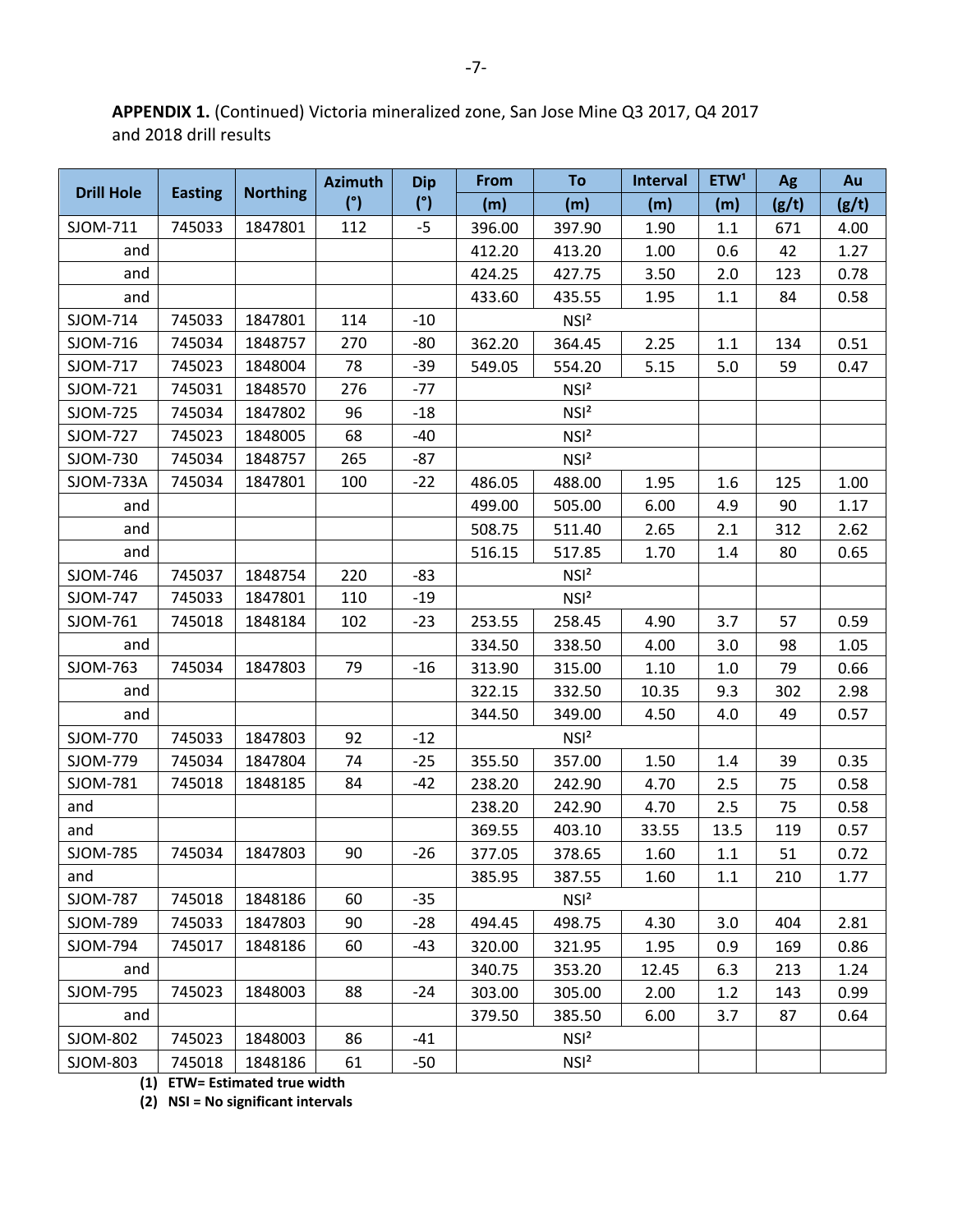|                   |                |                 | <b>Azimuth</b> | <b>Dip</b> | <b>From</b> | To               | <b>Interval</b> | ETW <sup>1</sup> | <b>Ag</b> | Au    |
|-------------------|----------------|-----------------|----------------|------------|-------------|------------------|-----------------|------------------|-----------|-------|
| <b>Drill Hole</b> | <b>Easting</b> | <b>Northing</b> | (°)            | (°)        | (m)         | (m)              | (m)             | (m)              | (g/t)     | (g/t) |
| SJOM-811          | 745023         | 1848003         | 95             | -5         | 254.95      | 257.40           | 2.45            | 1.8              | 114       | 0.95  |
| SJOM-813          | 745018         | 1848187         | 42             | $-25$      |             | NSI <sup>2</sup> |                 |                  |           |       |
| SJOM-817          | 745023         | 1848002         | 99             | $-33$      | 395.80      | 399.65           | 3.85            | 2.0              | 440       | 4.78  |
| SJOM-821          | 745018         | 1848188         | 34             | $-37$      | 249.30      | 253.10           | 3.80            | 1.2              | 113       | 0.58  |
| <b>SJOM-823A</b>  | 745023         | 1848002         | 102            | $-37$      |             | NSI <sup>2</sup> |                 |                  |           |       |
| SJOM-826          | 745034         | 1847802         | 93             | $-28$      | 475.90      | 480.00           | 4.10            | 1.9              | 60        | 0.42  |
| SJOM-827          | 745019         | 1848185         | 90             | 0          |             | NSI <sup>2</sup> |                 |                  |           |       |
| SJOM-828          | 745023         | 1848002         | 105            | -9         | 314.15      | 323.80           | 9.65            | 5.7              | 65        | 0.56  |
| and               |                |                 |                |            | 361.60      | 363.30           | 1.70            | 1.0              | 108       | 0.59  |
| SJOM-830          | 745034         | 1847802         | 82             | $-31$      | 429.30      | 431.00           | 1.70            | 1.0              | 57        | 0.50  |
| and               |                |                 |                |            | 448.00      | 456.50           | 8.50            | 5.1              | 82        | 0.57  |
| and               |                |                 |                |            | 475.00      | 476.95           | 1.95            | 1.2              | 78        | 0.49  |
| and               |                |                 |                |            | 486.45      | 495.25           | 8.80            | 5.3              | 273       | 2.10  |
| and               |                |                 |                |            | 553.15      | 556.00           | 2.85            | 1.8              | 53        | 0.40  |
| SJOM-832          | 745022         | 1848004         | 59             | $-7$       | 239.60      | 241.20           | 1.60            | 1.3              | 784       | 2.48  |
| SJOM-833          | 745033         | 1847803         | 90             | 10         | 282.15      | 291.25           | 9.10            | 7.8              | 217       | 1.72  |

**APPENDIX 1.** (Continued) Victoria mineralized zone, San Jose Mine Q3 2017, Q4 2017 and 2018 drill results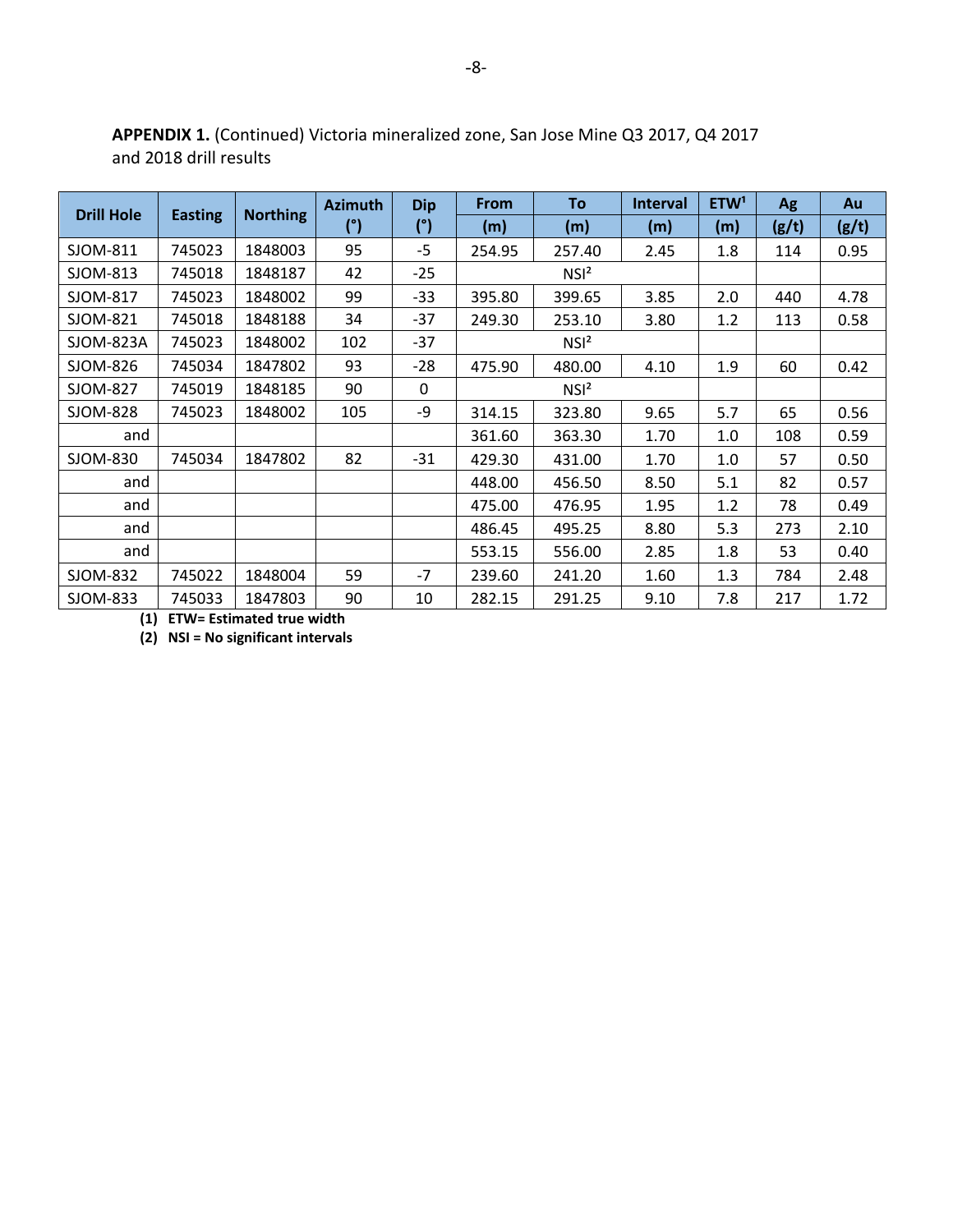| <b>Drill Hole</b> | <b>Easting</b> | <b>Northing</b> | <b>Azimuth</b> | <b>Dip</b> | From  | To               | <b>Interval</b> | ETW <sup>1</sup> | Ag    | Au    | Pb    | Zn    |
|-------------------|----------------|-----------------|----------------|------------|-------|------------------|-----------------|------------------|-------|-------|-------|-------|
|                   |                |                 |                |            | (m)   | (m)              | (m)             | (m)              | (g/t) | (g/t) | (%)   | (%)   |
| ANIS052517        | 195642         | 8318238         | 305            | $-60$      | 569.9 | 579.8            | 9.9             | 7.2              | 54    | 0.05  | 4.15  | 7.95  |
| ANIS053517        | 195312         | 8318246         | 264            | $-54$      | 380.9 | 386.4            | 6.0             | 4.7              | 24    | 0.16  | 1.15  | 3.99  |
| ANIS053817        | 195642         | 8318238         | 309            | $-67$      | 588.1 | 595.6            | 7.5             | 6.8              | 25    | 0.02  | 2.37  | 4.04  |
| ANIS054217        | 195311         | 8318246         | 258            | -64        | 390.6 | 392.6            | 2.0             | 1.6              | 23    | 0.05  | 1.96  | 2.48  |
| ANIS054917        | 195642         | 8318238         | 291            | $-57$      | 537.4 | 538.5            | 1.1             | 1.0              | 218   | 0.06  | 0.59  | 1.37  |
| ANIS055417        | 195303         | 8317947         | 314            | $-48$      | 481.9 | 482.9            | 1.0             | 0.9              | 26    | 0.04  | 1.61  | 2.47  |
| ANIS055917        | 195311         | 8318246         | 279            | $-61$      |       | NSI <sup>2</sup> |                 |                  |       |       |       |       |
| ANIS056117        | 195643         | 8318238         | 283            | $-58$      | 555.1 | 556.6            | 1.5             | 1.3              | 102   | 0.02  | 6.19  | 4.10  |
| ANIS056417        | 195311         | 8318246         | 285            | $-52$      | 332.4 | 335.7            | 3.4             | 2.8              | 13    | 0.28  | 0.48  | 6.46  |
| ANIS061018        | 195304         | 8317947         | 308            | $-60$      |       | NSI <sup>2</sup> |                 |                  |       |       |       |       |
| ANIS061718        | 195302         | 8317947         | 292            | $-52$      | 492.8 | 495.8            | 3.0             | 2.9              | 41    | 0.03  | 2.53  | 3.01  |
| ANIS062318        | 195301         | 8317948         | 289            | $-45$      | 493.5 | 495.8            | 2.3             | 2.1              | 31    | 0.10  | 1.83  | 3.10  |
| ANIS062718A       | 195303         | 8317947         | 277            | $-47$      | 519.0 | 523.9            | 4.8             | 3.7              | 158   | 0.10  | 13.58 | 10.48 |
| ANIS063318        | 195229         | 8317832         | 293            | $-52$      | 530.3 | 538.7            | 8.4             | 7.0              | 87    | 0.05  | 2.51  | 2.19  |
| ANIS063418        | 195302         | 8317947         | 282            | $-51$      | 507.6 | 511.4            | 3.8             | 3.5              | 49    | 0.04  | 2.01  | 6.04  |
| ANIS063918        | 195303         | 8317947         | 290            | $-56$      | 502.3 | 503.7            | 1.4             | 1.3              | 95    | 0.04  | 3.33  | 2.76  |
| ANIS064618A       | 195301         | 8317947         | 280            | $-58$      | 531.9 | 535.6            | 3.7             | 3.2              | 25    | 0.02  | 1.22  | 2.06  |

**APPENDIX 2.** Animas NE vein, Caylloma Mine: Q4 2017 and 2018 drill results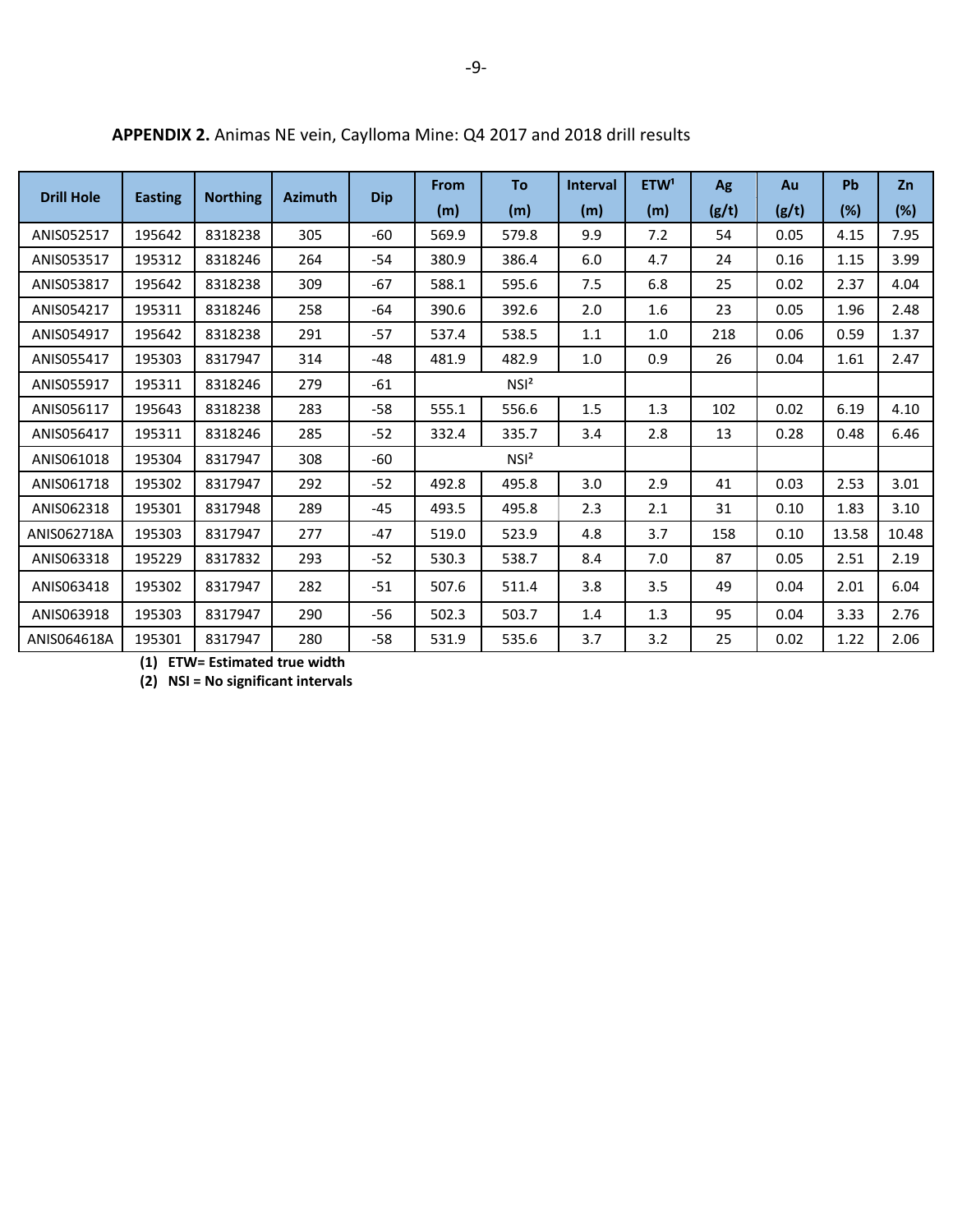| Drill Hole    | Easting | <b>Northing</b> | Azimuth | Dip   | From | To  | Interval <sup>1</sup> | Au    | Cu   |
|---------------|---------|-----------------|---------|-------|------|-----|-----------------------|-------|------|
|               |         |                 |         |       | (m)  | (m) | (m)                   | (g/t) | (%)  |
| <b>ARD-30</b> | 2625670 | 7224030         | 270     | -60   | 16   | 96  | 80                    | 0.51  | 0.39 |
| <b>ARD-31</b> | 2625620 | 7223980         | 90      | -60   | 90   | 108 | 18                    | 0.46  | 0.24 |
| <b>ARD-32</b> | 2625740 | 7223925         | 270     | -60   | 72   | 150 | 78                    | 0.61  | 0.14 |
| <b>ARD-33</b> | 2625730 | 7223755         | 270     | -60   | 44   | 74  | 30                    | 0.53  | 0.15 |
| ARD-34        | 2625720 | 7223880         | 270     | -60   | 0    | 26  | 26                    | 0.60  | 0.13 |
| <b>ARD-35</b> | 2625760 | 7223825         | 270     | -60   | 82   | 154 | 72                    | 0.53  | 0.23 |
| <b>ARD-36</b> | 2625730 | 7223780         | 270     | -60   | 114  | 134 | 20                    | 0.46  | 0.21 |
| ARD-37        | 2625650 | 7223730         | 90      | -65   | 58   | 64  | 6                     | 1.19  | 0.56 |
| <b>ARD-38</b> | 2625620 | 7223690         | 90      | -60   | 8    | 78  | 70                    | 0.59  | 0.16 |
| <b>ARD-39</b> | 2625630 | 7223590         | 55      | -60   | 4    | 18  | 14                    | 0.30  | 0.10 |
| ARD-40        | 2625640 | 7223655         | 90      | $-70$ | 32   | 44  | 12                    | 0.55  | 0.16 |
| <b>ARD-41</b> | 2625300 | 7223675         | 0       | -60   | 8    | 90  | 82                    | 0.70  | 0.28 |

**APPENDIX 3.** Arizaro Project, Lindero Camp, 2018 drill results

(1) Down-the-hole intervals; orientation of the mineralization has not been established and therefore true widths cannot be estimated at this time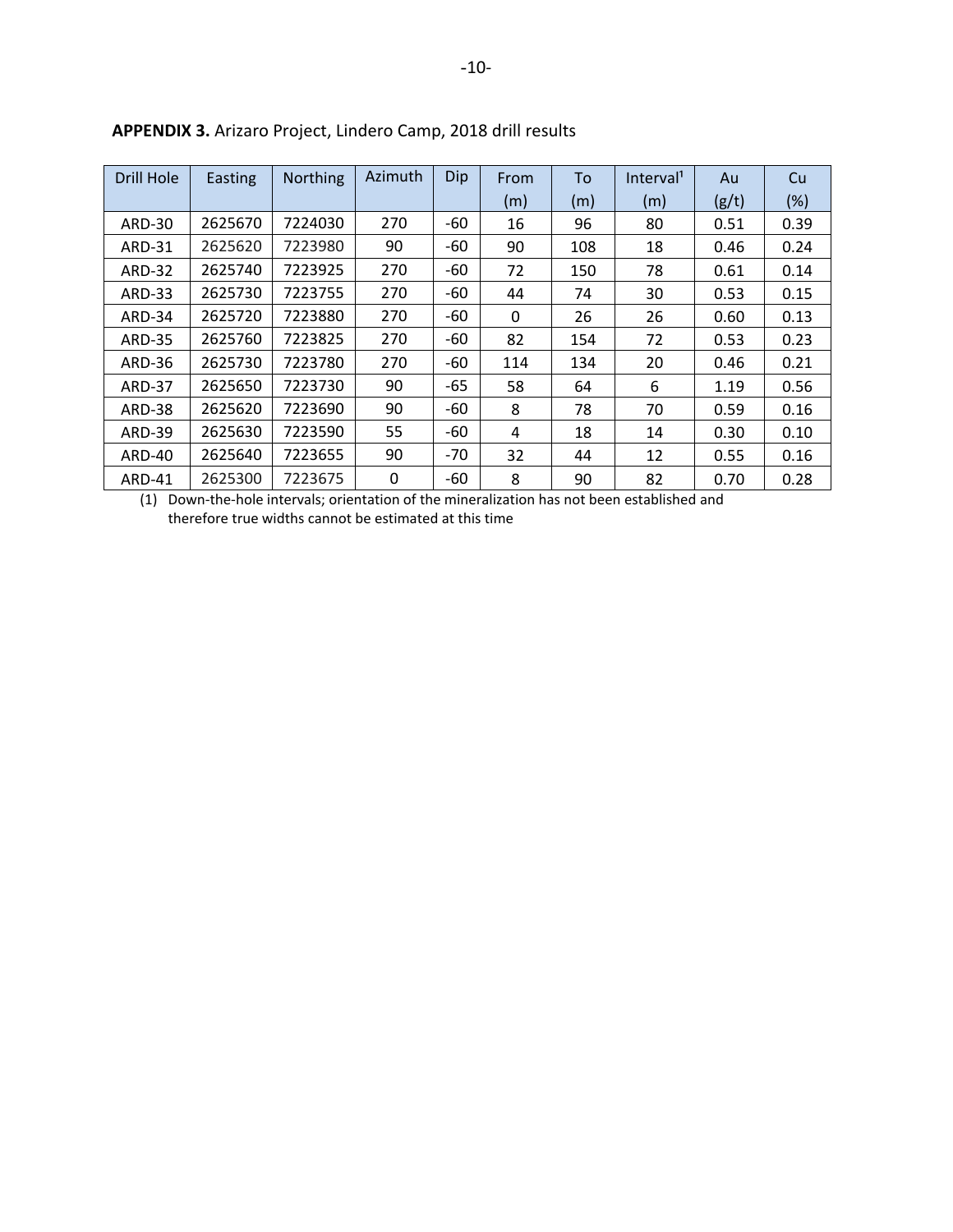|                   |                |                 | Azimuth <sup>1</sup> | Dip <sup>1</sup> | From   | To               | <b>Interval</b> | ETW <sup>1</sup> | Ag    | Au    |
|-------------------|----------------|-----------------|----------------------|------------------|--------|------------------|-----------------|------------------|-------|-------|
| <b>Drill Hole</b> | <b>Easting</b> | <b>Northing</b> | (°)                  | (°)              | (m)    | (m)              | (m)             | (m)              | (g/t) | (g/t) |
| SJOM-657          | 744978         | 1848184         | 256                  | $-22$            |        | NSI <sup>2</sup> |                 |                  |       |       |
| SJOM-679          | 745035         | 1848760         | 305                  | $-20$            |        | NSI <sup>2</sup> |                 |                  |       |       |
| SJOM-679A         | 745034         | 1848758         | 304                  | $-20$            |        | NSI <sup>2</sup> |                 |                  |       |       |
| SJOM-680          | 745028         | 1847803         | 257                  | -69              |        | NSI <sup>2</sup> |                 |                  |       |       |
| SJOM-682          | 745018         | 1847999         | 192                  | $-56$            |        | NSI <sup>2</sup> |                 |                  |       |       |
| SJOM-683          | 745018         | 1847999         | 188                  | $-59$            |        | NSI <sup>2</sup> |                 |                  |       |       |
| SJOM-685          | 745018         | 1848000         | 211                  | -65              |        | NSI <sup>2</sup> |                 |                  |       |       |
| SJOM-687          | 745017         | 1848000         | 214                  | $-72$            |        | NSI <sup>2</sup> |                 |                  |       |       |
| SJOM-689          | 745034         | 1848757         | 273                  | $-64$            |        | NSI <sup>2</sup> |                 |                  |       |       |
| SJOM-696          | 745034         | 1848757         | 272                  | $-72$            |        | NSI <sup>2</sup> |                 |                  |       |       |
| SJOM-700          | 745033         | 1848757         | 291                  | $-59$            |        | NSI <sup>2</sup> |                 |                  |       |       |
| SJOM-703          | 745033         | 1848757         | 273                  | $-48$            |        | NSI <sup>2</sup> |                 |                  |       |       |
| SJOM-708          | 745034         | 1848757         | 271                  | $-78$            |        | NSI <sup>2</sup> |                 |                  |       |       |
| SJOM-709          | 745031         | 1848569         | 271                  | $-71$            |        | NSI <sup>2</sup> |                 |                  |       |       |
| SJOM-721          | 745031         | 1848570         | 276                  | $-77$            |        | NSI <sup>2</sup> |                 |                  |       |       |
| SJOM-730          | 745034         | 1848757         | 265                  | $-87$            |        | NSI <sup>2</sup> |                 |                  |       |       |
| SJOM-734          | 744979         | 1848187         | 315                  | $-75$            |        | NSI <sup>2</sup> |                 |                  |       |       |
| SJOM-737          | 745036         | 1848877         | 295                  | $-67$            | 397.10 | 398.75           | 1.65            | 1.2              | 58    | 0.18  |
| SJOM-746          | 745037         | 1848754         | 220                  | $-83$            |        | NSI <sup>2</sup> |                 |                  |       |       |
| SJOM-748          | 744979         | 1848367         | 270                  | $-29$            |        | NSI <sup>2</sup> |                 |                  |       |       |
| SJOM-753          | 745037         | 1848878         | 329                  | $-61$            |        | NSI <sup>2</sup> |                 |                  |       |       |
| <b>SJOM-753A</b>  | 745037         | 1848878         | 329                  | $-61$            |        | NSI <sup>2</sup> |                 |                  |       |       |
| SJOM-764          | 744980         | 1848365         | 234                  | $-37$            | 297.60 | 301.70           | 4.10            | 3.7              | 108   | 0.73  |
| SJOM-765          | 745037         | 1848754         | 215                  | $-74$            |        | NSI <sup>2</sup> |                 |                  |       |       |
| SJOM-771          | 744979         | 1848369         | 297                  | $-33$            |        | NSI <sup>2</sup> |                 |                  |       |       |
| SJOM-778          | 745037         | 1848878         | 323                  | $-69$            |        | NSI <sup>2</sup> |                 |                  |       |       |
| SJOM-780          | 744980         | 1848367         | 269                  | $-68$            |        | NSI <sup>2</sup> |                 |                  |       |       |
| <b>SJOM-782</b>   | 745036         | 1848753         | 181                  | -63              |        | NSI <sup>2</sup> |                 |                  |       |       |
| SJOM-783          | 745078         | 1847409         | 87                   | $-30$            |        | NSI <sup>2</sup> |                 |                  |       |       |
| SJOM-784          | 745036         | 1848753         | 181                  | $-72$            |        | NSI <sup>2</sup> |                 |                  |       |       |
| SJOM-786          | 744980         | 1848367         | 270                  | -76              |        | NSI <sup>2</sup> |                 |                  |       |       |
| <b>SJOM-788</b>   | 745077         | 1847409         | 105                  | $-30$            |        | NSI <sup>2</sup> |                 |                  |       |       |
| SJOM-790          | 745035         | 1848753         | 210                  | -44              |        | NSI <sup>2</sup> |                 |                  |       |       |

**APPENDIX 4.** San Jose Mine additional Q3 2017 and Q4 2017 and 2018 drill results

**(1) ETW= Estimated true width**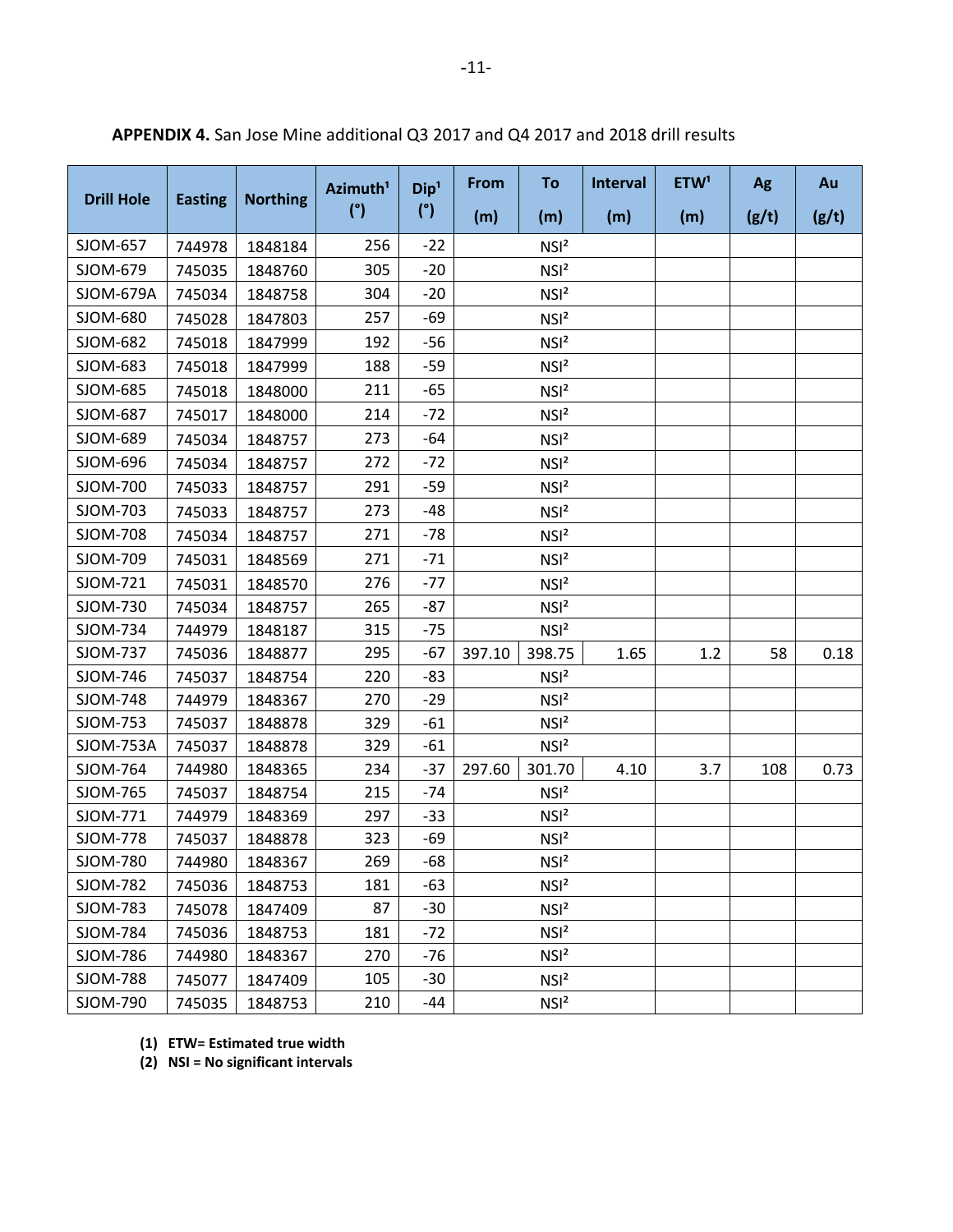| <b>Drill Hole</b> | <b>Easting</b> | <b>Northing</b> | Azimuth <sup>1</sup> | Dip <sup>1</sup> | From   | To               | Interval | ETW <sup>1</sup> | Ag    | Au    |
|-------------------|----------------|-----------------|----------------------|------------------|--------|------------------|----------|------------------|-------|-------|
|                   |                |                 | (°)                  | (°)              | (m)    | (m)              | (m)      | (m)              | (g/t) | (g/t) |
| SJOM-791          | 744980         | 1848367         | 270                  | $-82$            |        | NSI <sup>2</sup> |          |                  |       |       |
| SJOM-792          | 745030         | 1848877         | 286                  | $-2$             |        | NSI <sup>2</sup> |          |                  |       |       |
| SJOM-793          | 744978         | 1848186         | 280                  | -45              |        | NSI <sup>2</sup> |          |                  |       |       |
| SJOM-796          | 744978         | 1848186         | 279                  | $-19$            | 285.60 | 286.85           | 1.25     | 1.0              | 268   | 2.63  |
| SJOM-797          | 745078         | 1847409         | 101                  | $-43$            |        | NSI <sup>2</sup> |          |                  |       |       |
| SJOM-798          | 744978         | 1848187         | 292                  | $-38$            |        | NSI <sup>2</sup> |          |                  |       |       |
| SJOM-799          | 745078         | 1847411         | 67                   | $-31$            |        | NSI <sup>2</sup> |          |                  |       |       |
| SJOM-800          | 745255         | 1846549         | 115                  | $-22$            |        | NSI <sup>2</sup> |          |                  |       |       |
| SJOM-801          | 744978         | 1848185         | 265                  | $-29$            |        | NSI <sup>2</sup> |          |                  |       |       |
| SJOM-804          | 745031         | 1848877         | 286                  | $-33$            |        | NSI <sup>2</sup> |          |                  |       |       |
| SJOM-805          | 744978         | 1848185         | 261                  | $-43$            | 118.85 | 120.30           | 1.45     | 1.3              | 116   | 0.66  |
| SJOM-806          | 744980         | 1848365         | 240                  | $-72$            |        | NSI <sup>2</sup> |          |                  |       |       |
| SJOM-807          | 744980         | 1848365         | 265                  | $-77$            |        | NSI <sup>2</sup> |          |                  |       |       |
| SJOM-808          | 745255         | 1846551         | 100                  | $-35$            | 106.45 | 108.20           | 1.75     | 1.4              | 188   | 0.73  |
| SJOM-809          | 745255         | 1846550         | 91                   | $-45$            | 197.00 | 198.65           | 1.65     | 1.1              | 94    | 0.10  |
| SJOM-810          | 745255         | 1846550         | 99                   | $-17$            | 111.00 | 116.60           | 5.60     | 4.6              | 92    | 0.32  |
| and               |                |                 |                      |                  | 211.15 | 213.25           | 2.10     | 1.7              | 90    | 4.61  |
| SJOM-812          | 744980         | 1848365         | 240                  | -60              |        | NSI <sup>2</sup> |          |                  |       |       |
| SJOM-814          | 745031         | 1848877         | 285                  | $-52$            |        | NSI <sup>2</sup> |          |                  |       |       |
| SJOM-815          | 744979         | 1848184         | 230                  | $-22$            |        | NSI <sup>2</sup> |          |                  |       |       |
| SJOM-816          | 745254         | 1846552         | 66                   | -50              |        | NSI <sup>2</sup> |          |                  |       |       |
| SJOM-818          | 744979         | 1848366         | 264                  | $-47$            |        | NSI <sup>2</sup> |          |                  |       |       |
| SJOM-819          | 745078         | 1847412         | 70                   | -42              |        | NSI <sup>2</sup> |          |                  |       |       |
| SJOM-820          | 745255         | 1846550         | 101                  | $-46$            |        | NSI <sup>2</sup> |          |                  |       |       |
| SJOM-822          | 745255         | 1846549         | 116                  | $-35$            |        | NSI <sup>2</sup> |          |                  |       |       |
| SJOM-825          | 745078         | 1847411         | 83                   | $-47$            |        | NSI <sup>2</sup> |          |                  |       |       |
| SJOM-829          | 744978         | 1848185         | 265                  | 16               |        | NSI <sup>2</sup> |          |                  |       |       |

**APPENDIX 4.** (Continued) San Jose Mine additional Q3 2017 and Q4 2017 and 2018 drill results